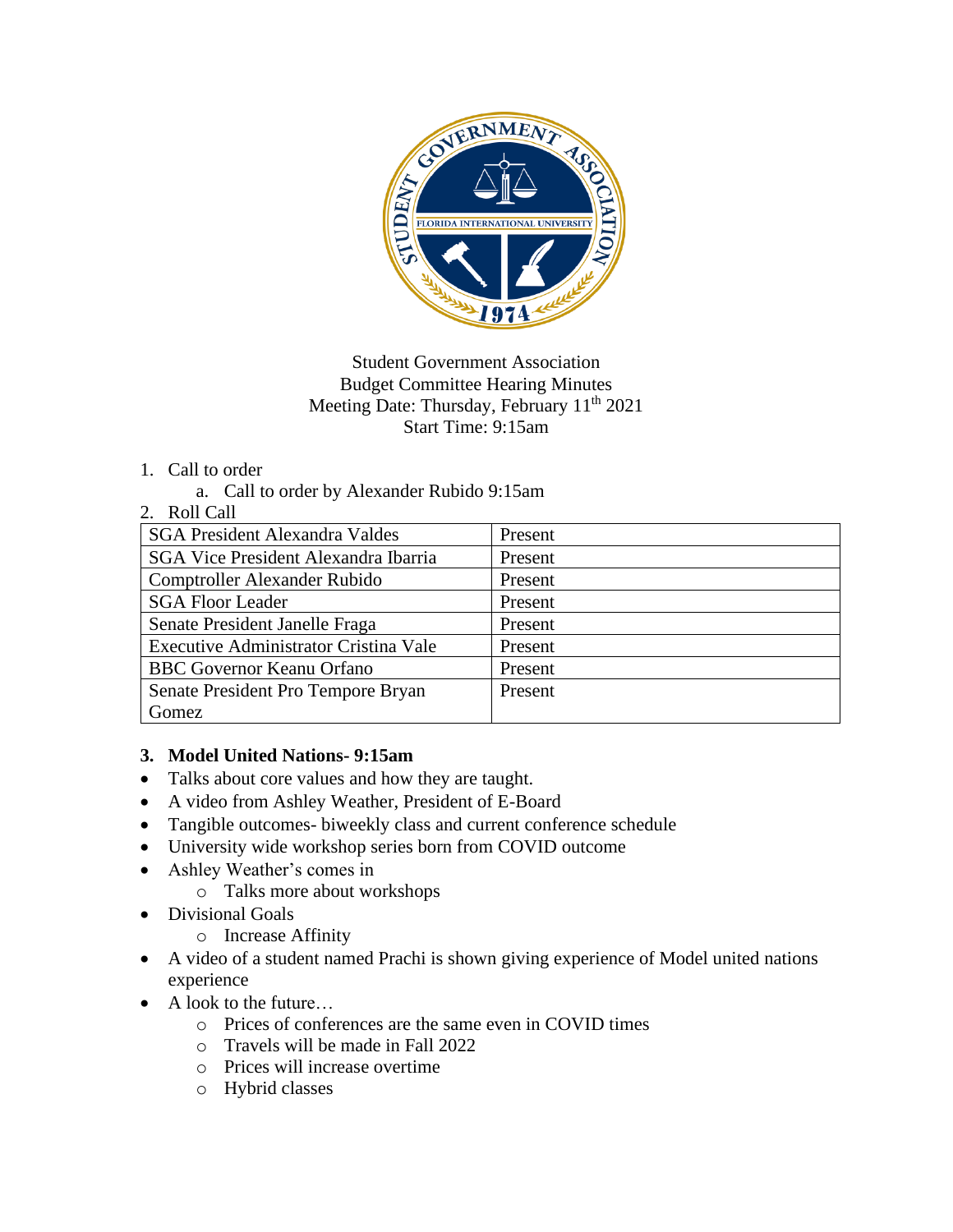- o FIU pride
- 1. Video of Nicholas Velasquez, senior, giving experience of Model united nations experience
- 2. Alexander Rubido extends 30 seconds
- 3. Questions?
	- o None

Came back in 9:32

### **4. Center for Leadership & Services (Base Budget)- 9:35am**

- Patty Lopez Guerrero
- Joana Garcia
- CLS Missions
- Relocated from  $3<sup>rd</sup>$  to  $1<sup>st</sup>$  floor at BBC
- More info of CLS office
- CLS Effect
- Joana Garcia talks about Highlights & Accomplishments
	- o Food Pantry never closes
	- o Has a good amount of virtual programs
- Innovative Spring Semester
	- o Hybrid Programs
		- MLK Day of service
		- Roar-a-thon and Relay for Life
- Shows a pie chart of Base Budget
- Measuring Impact
	- o Supports affinity
	- o Hybrid engagement helps
	- o 930k hours used in the metric
- Joana speaks
	- o BBC Pantry has its own space
	- o Runs on donations
	- o Opens this spring
- Answering Questions
	- o Should continue in student programming

Meeting extended 20 seconds

- Finishes answering pre-asked questions
- Student employees tied to minimum wage? Question
	- o Patty answers
- Another question is asked to describe further
	- o Patty answers

Recess 9:47am Comeback 10:15am

### **5. Childrens Creative Learning Center- 10:15am**

- Silvia Valdes Director of Children's learning center
- Who is CCLC is explained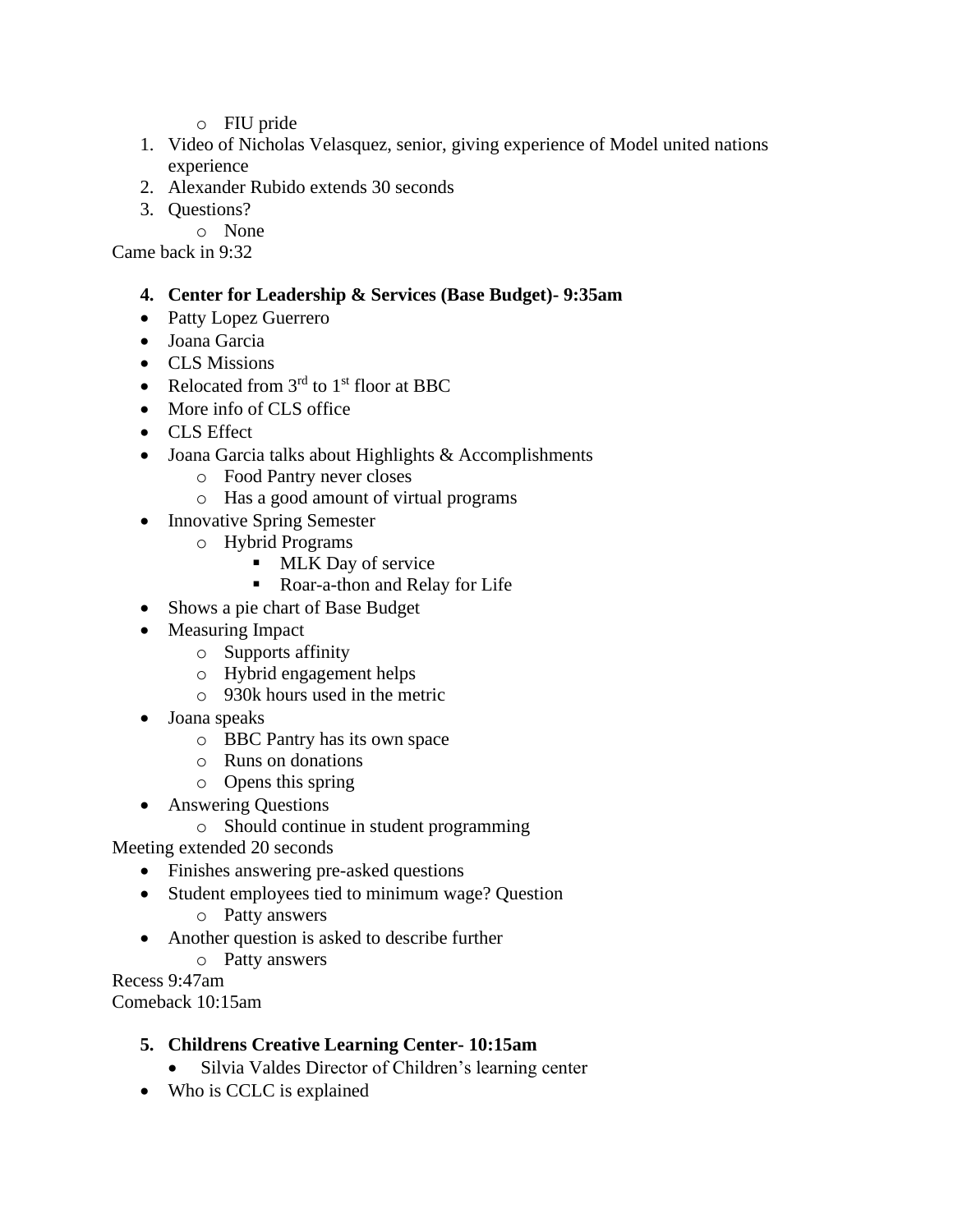- o Alumni came back
- Student Parents
	- o Parent Workshops
	- o Family Meetings & Teacher Support
- Student Support Staff
- Other University Students
	- o Students complete hours
- Annual Winter Festival Event
	- o Signature event
	- o Sponsored from SGA
	- o People look forward to the most
- 10 tons of snow
	- o Wants to increase snow amount
- Student Employee Work Program
- 2021-2022 looking forward
	- o Enrollment decreased
		- o Loss of revenue
		- o Hours have changed
		- o Hybrid early learning program
			- Parents satisfied
		- o No events for Fall
		- o planned online zoom events in spring
		- o hopefully next year will have Winter festival and more snow
- questions
	- o Asks question about Winter Festival
	- o Silvia answers
- Ends at 10:28

### **6. University Tailgate Safety- 10:35am**

- Jose Toscano speaks
- U-Wide tailgate
	- o Not sure who attended previous to COVID
	- o Making sure students are safe
	- o Initiative was started by DeSantis
	- o Less folks getting into a situation of intoxication and removal
	- o No conversation of Fall football
	- o Talks about national sports league game attendances
	- o Looking to do in person football games and tailgates
- Questions

Recess 10:33am We're back in 10:41

### **7. Student Programming Council- 10:55am**

Student Programming Council by Stepahine Miller

• Isaiah and another student conduct intro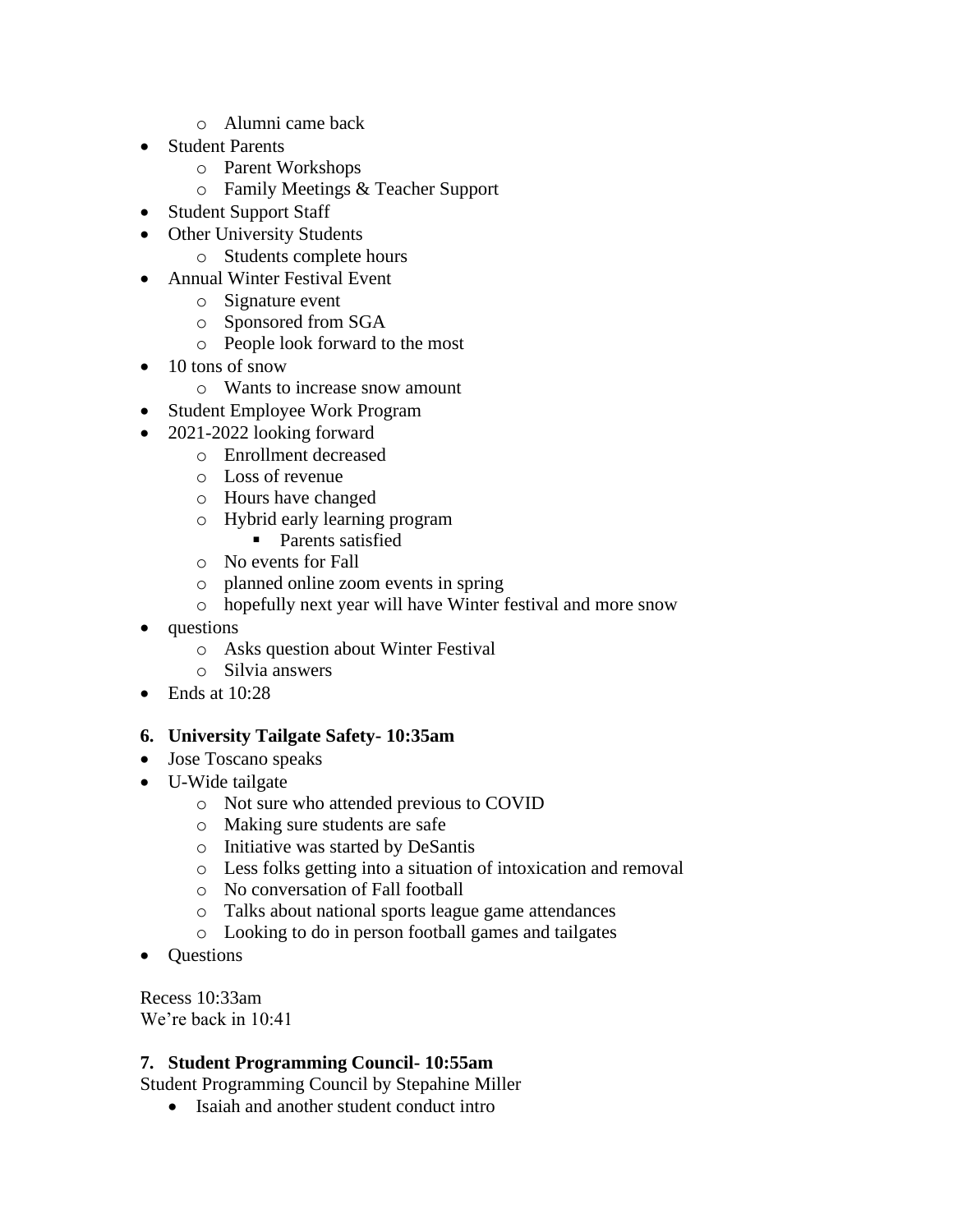- What is SPC?
- Leadership Structure
	- o Talks about the member's titles in the organization
- Talks about Achievements
	- o Marketing has increases
	- o 11k followers on Instagram
- Virtual Events
- Distributions
	- o Giveaways
	- o Sofa safari
- UPRoar 2021 Concert
	- o Distribution
	- o VIP
	- o Concert
- Budget request
	- o 2020-2021 total 400752
	- o Asks for additional \$7,500 for GA Stipend
	- o 1200 officer stipend- additional
	- o Additional 1907 for emergency funds
	- o Uproar concert -Additional 8000
	- o Engineering events additional 1600
	- o Virtual engagement additional 14000
- 2021-2022 measure outcomes
	- o Increased affinity
- SGA answered questions
	- o The other female student answers
	- o Isaiah talks about in person activities
	- o Another pre-asked question
	- o The other female student answers
- Questions
	- o How did you arrive to specific emergency fund number?
		- Stephanie answers
	- o Another question about moving GA's out of campus life budget
		- Stephanie also answers
	- o Questions about small lecture vs. large lecture
		- The female student answers
- Comments about how great the SPC presentation was

Break at 10:55am Back on at 11:01

### **8. Homecoming Council- 11:15am**

Homecoming Council by Natalia Betancourt & Elizabeth Celeide -Intro

- What is Homecoming
- Structure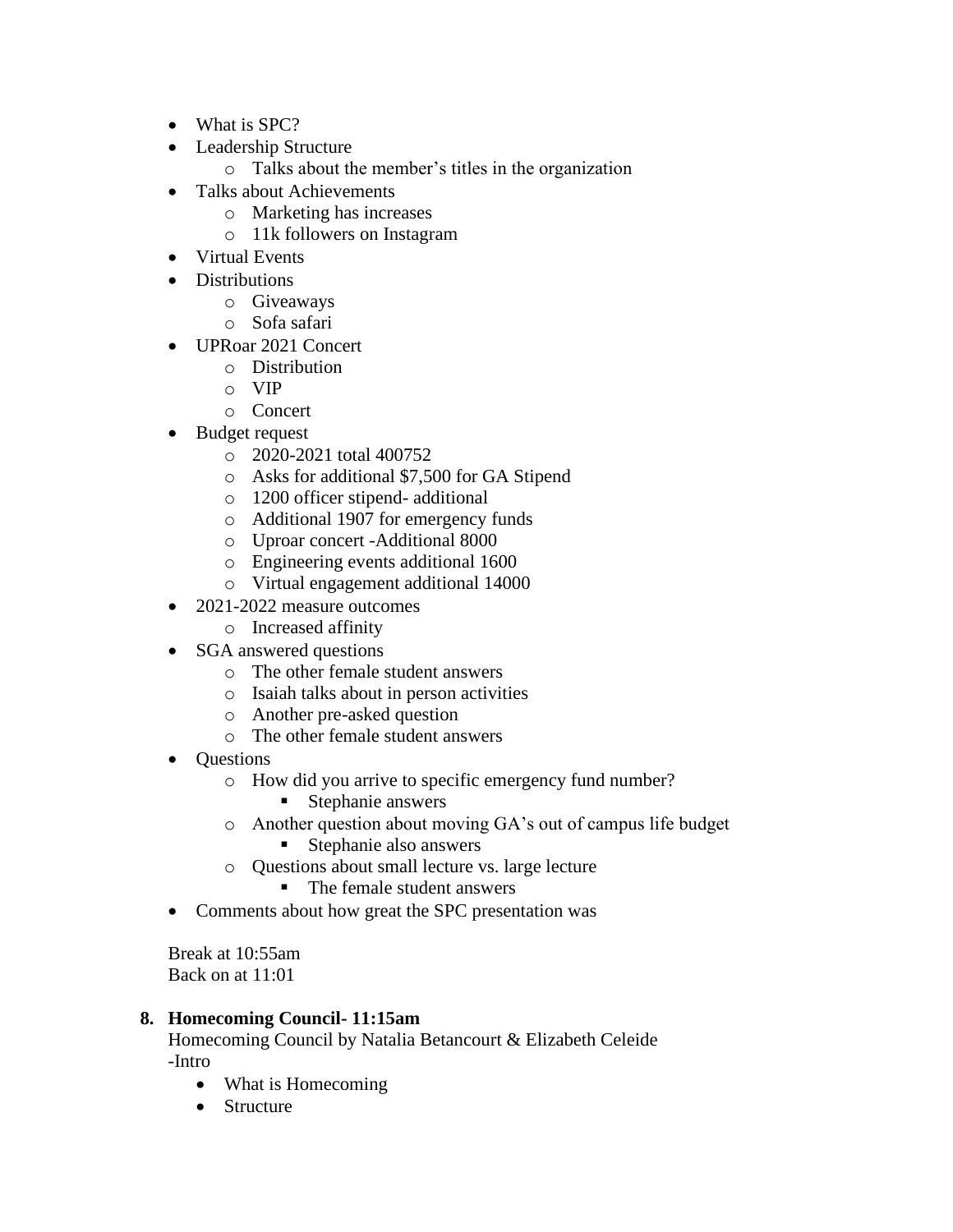- Accomplishments
	- o Came up with the Roar Report
		- 500 viewers
	- o Created a week of events in the pandemic
		- Other universities reached out
	- o New executive board positions
	- o Merger of MMC &BBC
- Signature Events
- Budget Request
	- o Requested 553,980
	- o Increase request 53,890
		- Programming \$15k
			- Permit Parking
			- Sanitization
			- Biscayne Bay campus 7000
- Pauses clock due to technical difficulties of Alyshia Dolce's computer
	- o Stephanie takes over
- **Continues** 
	- o BBC Taste at the Bay reimagined
	- o Stipends -8700
		- $\blacksquare$  GA
		- Executive Staff
	- o Virtual Engagement 5000
	- o Engagement -15,466
- Measured Outcomes
	- o National best Practice programs
	- o Online student services & resources
	- o Marketing & communications
- Stephanie answers question
	- o Elizabeth answers another question
	- o Natalia explains in more detail for the measure outcomes
- Questions
	- o Elizabeth answers a question that was asked
	- o Is there anything that happened this year that has caused you to think about efficiency with homecoming and other events?
		- Stephanie answers that question
	- o BBC questions concerning lines
		- Stephanie answers
	- o Will you commit to working closely with SGA?
		- **Elizabeth explains more**
	- o Marketing strategy questions?

Time extended 2 minutes

- Natalia answers
- o Minimize Miscommunication question
	- Elizabeth answers
	- Stephanie chimes in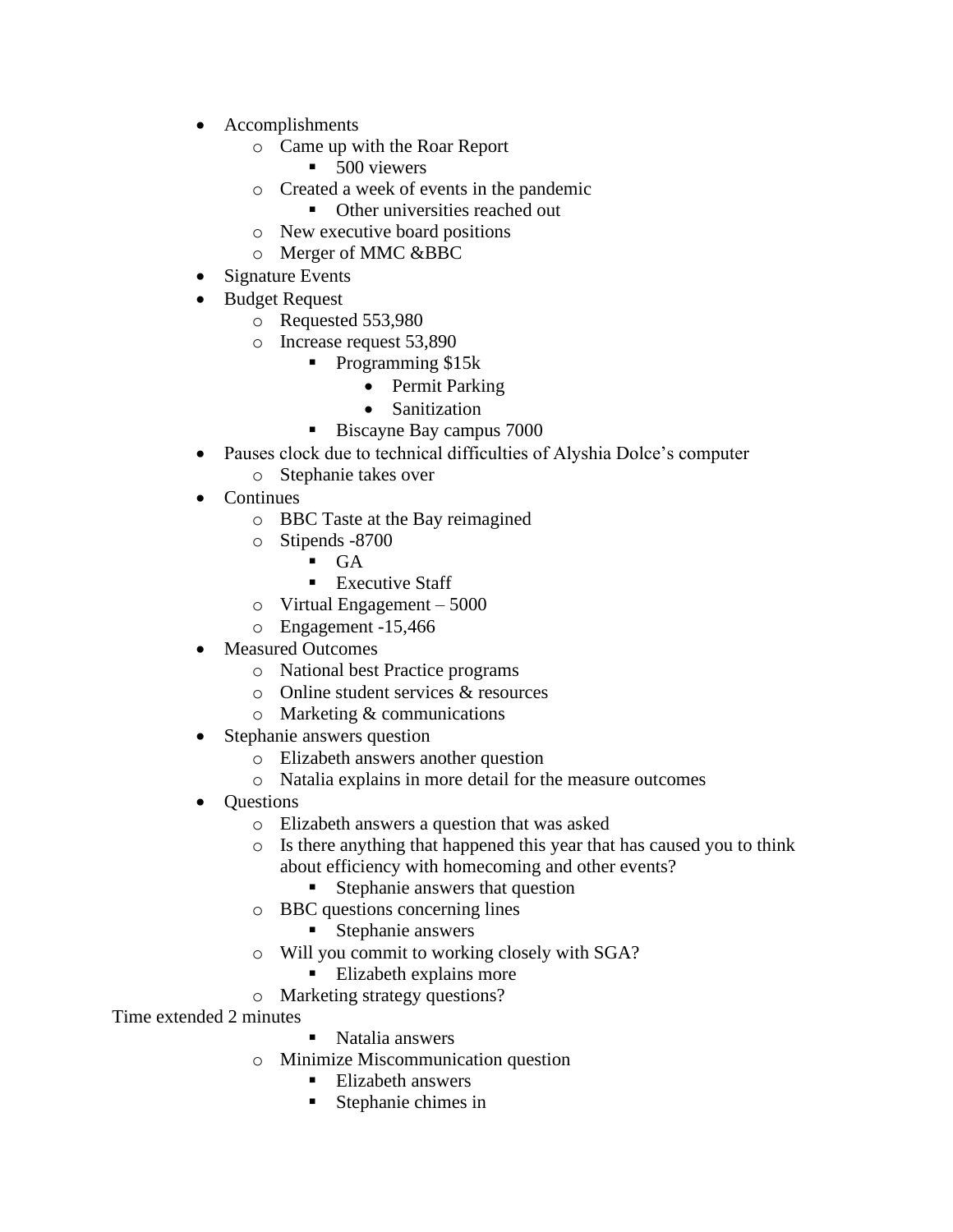- o What does the overall line cover?
	- Stephanie answer to tell them to look at the budget

Breaks at 11:23am Come back 11:31am

#### **9. Honors College- 11:35am**

Honors College

Eileen Rodriguez & Enrique Rosell

- Introductions
- What is URFIU?
	- o Undergraduate Research FIU
	- o Benefits of URFIU
	- $\circ$  Happens in spring  $3/24 3/25$ , 2021
	- o More URFIU Information
		- 340 attendees to conference
		- $\blacksquare$  31 recruiters
- URFIU Financials
	- o Program 3.5k
	- o Operations expenses 1.84k
- URFIU Testimonials
- URFIU Financials
- What is AMTA?
	- o Benefits of AMTA
		- Develop skills
	- o AMTA Competition Dates
	- o AMTA Financials
		- Total \$13,290
			- Requested \$22,195.20
- Questions
	- o Comments on budget request amount confusion
		- Back and forth conversation upon fixing the amounts for budget request amounts
- Question concerning communication and linking between the Honors College and SGA.

### **10. Academic Programs and Partnership (Financial Wellness Program)- 11:55am**

Academic Programs & partnerships by Kimberly Noy

-Mentions that this is her first time through the budget request process

- The Financial Wellness Program
- Division Wellness Program
- Components of Financial Wellness
- Services and Resources
- Funding Goals
- Budget Request- \$2386.94
	- o On Campus guest speaker
- Addresses pre-asked SGA committee questions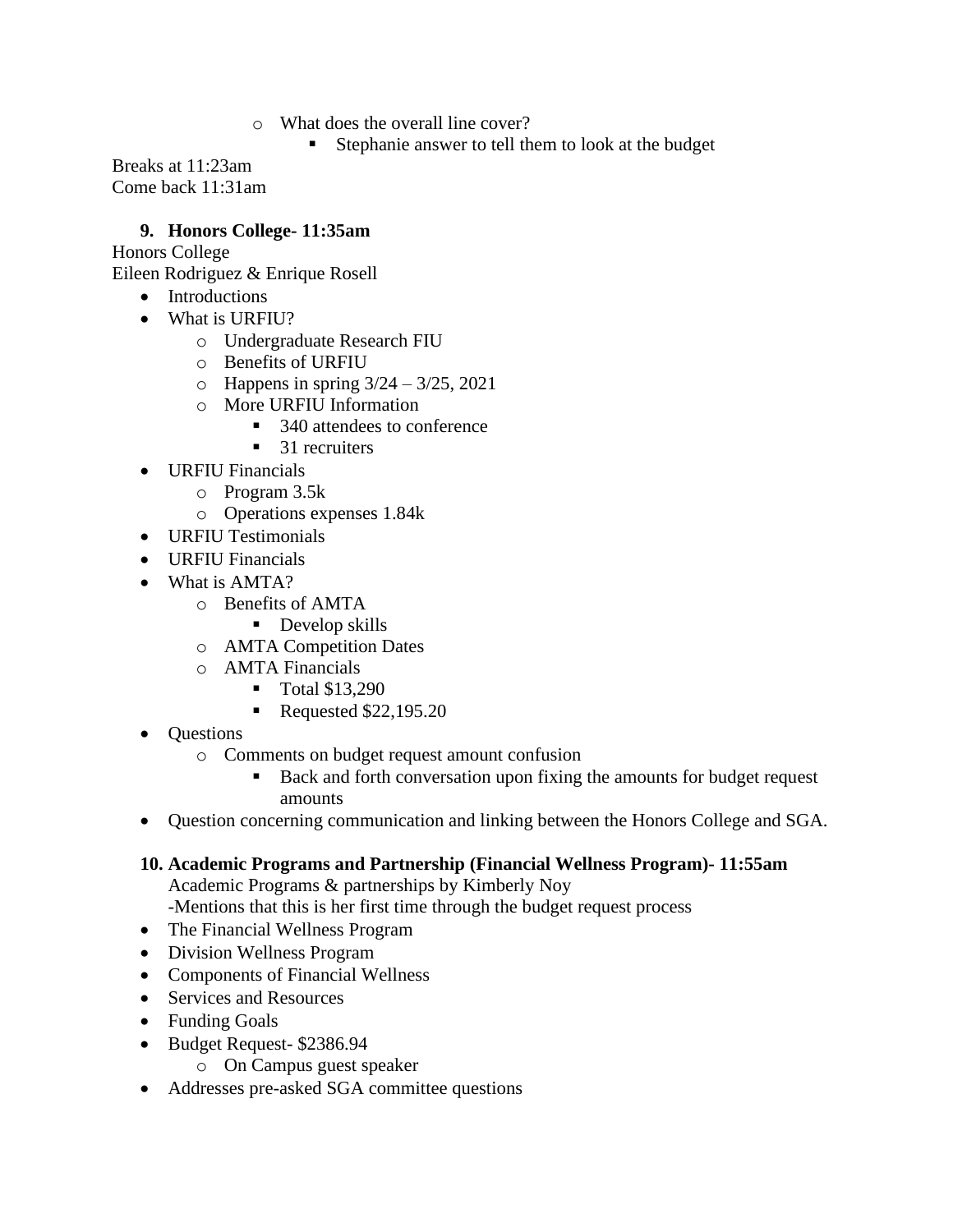- Ouestions
	- o Comments about Presentation
	- o How can we help you?
	- o Kimberly answers with promotions

### **11. University Wide Retreat- 12:15pm**

U-Wide Retreat with Jose Toscano

- Brief History
- Mentions that it has been there, when he was an Undergrad
- 2  $\frac{1}{2}$  day retreat
- Usually a speaker would be present
- Fun will be included
- Expenses are a couple of thousands of dollars
- Mentions virtual trainings over the summer
- Doesn't know what summer will look like
- Ouestions

Adjournment for lunch 12:08pm

Back at 1:36pm

### **12. SAGA (Student Affairs Graduate Association)- 1:35pm**

- a. We serve various departments with higher education graduate assistants
- b. SAGA events and activities
	- i. General body meetings: \$800
		- ii. SAGA Days: \$2,000
		- iii. Practice Placement Exchange: \$1,000
		- iv. SAGA Symposium: \$2,100
		- v. SAGA Bootcamp: \$500
		- vi. SAGA Retreat: \$615
		- vii. SAGA Connect: \$200
	- viii. Professional Development Support: \$1,500
	- ix. Giveaways/Marketing: \$1,000

### **Questions**:

Alexandra Valdes: How do you plan on using multiple platforms to get your messages across? **Answer**: We plan to work with various organizations and learn and collaborate to get our name out.

### **13. Activity and Service Business Office- 1:55pm**

- a. Coordinates university with activity and services fee disbursements, providing accounting for student organizations
- b. Total Budget Request: \$38,697
	- i. OPS
	- ii. Food Supplies
	- iii. Office Supplies/ Office Phones
	- iv. Professional Development
	- v. Budget Submission software program
	- vi. Shared services
- c. Office acts as a purchasing/back-office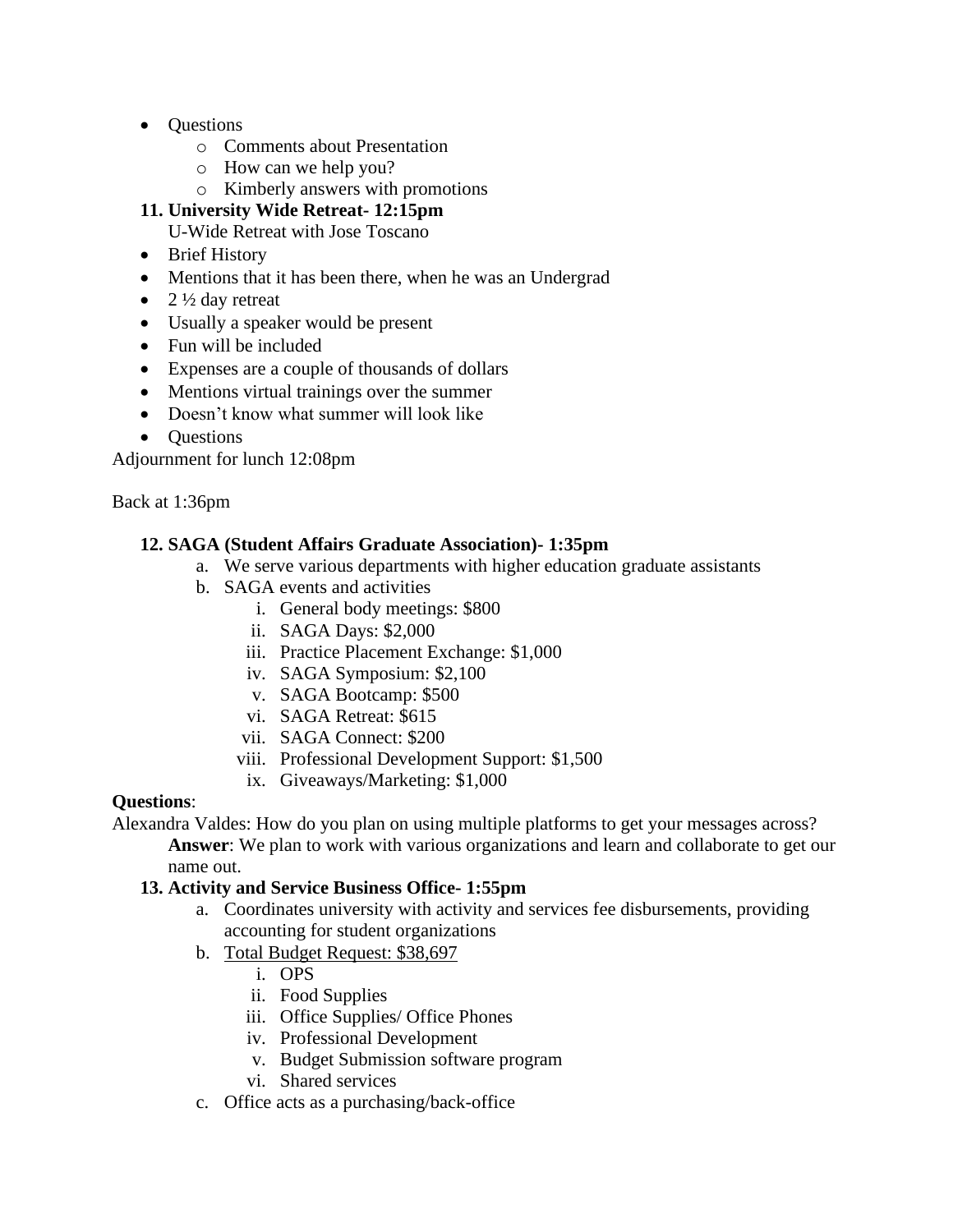i. does not offer programming/events

# **14. Veteran and Military Affairs- 2:15pm**

- a. Committed to delivering and facilitating military friendly services programs to service members who attend FIU
- b. Goals of division are to increase affinity and enhanced student development
- c. Total Budget Request: \$51,141

### **Questions**:

Alexander Rubido: How have you been doing graduation ceremonies during the pandemic **Answer**: We have been doing them virtual, we actually have a youtube channel where you can see them

# **15. Student Bar Association- 2:35pm**

- **a. Governing body of the college of law**
- **b. We oversee over 30 student organization within the college of law**
- **c. Even from home, we try to interact with students and get them goody bag or even continue to fund conference visits**

# **Questions:**

Alexander Rubido: Could you enlighten the committee about the ballisters ball?

**Answer:** Some people refer to it as a law school prom, but I like to think of it as a gala, its really nice because faculty and staff go as well and if offers an opportunity to bring camaraderie to the law school attendees.

# **16. WRC BBC (Base Budget)- 2:55pm**

- a. Programming for student centers have been extremely successful
- b. Pandemic impacted every aspect of our experience
	- i. Revenue was a major part
		- 1. MMC: -75%
		- 2. BBC: -94%
- c. Looking to implement new strategies virtually
	- i. Possibly with youtube channel or building a virtual membership
- d. Student operation centers were impacted as well
	- i. Certain new strategies include setting up streaming studios and revised layouts for in-person programming
- e. Outdoor recreational renovations are also needed
- f. Total Budget Request: \$3,168,049

# **17. WRC MMC (Base Budget)- 3:15pm**

- a. Programming for student centers have been extremely successful
- b. Pandemic impacted every aspect of our experience
	- i. Revenue was a major part
		- 1. MMC: -75%
		- 2. BBC: -94%
- c. Looking to implement new strategies virtually
	- i. Possibly with youtube channel or building a virtual membership
- d. Student operation centers were impacted as well
	- i. Certain new strategies include setting up streaming studios and revised layouts for in-person programming
- e. Total Budget Request: \$1,096,175

# **18. Wolfe University Center (Base Budget)- 3:35pm**